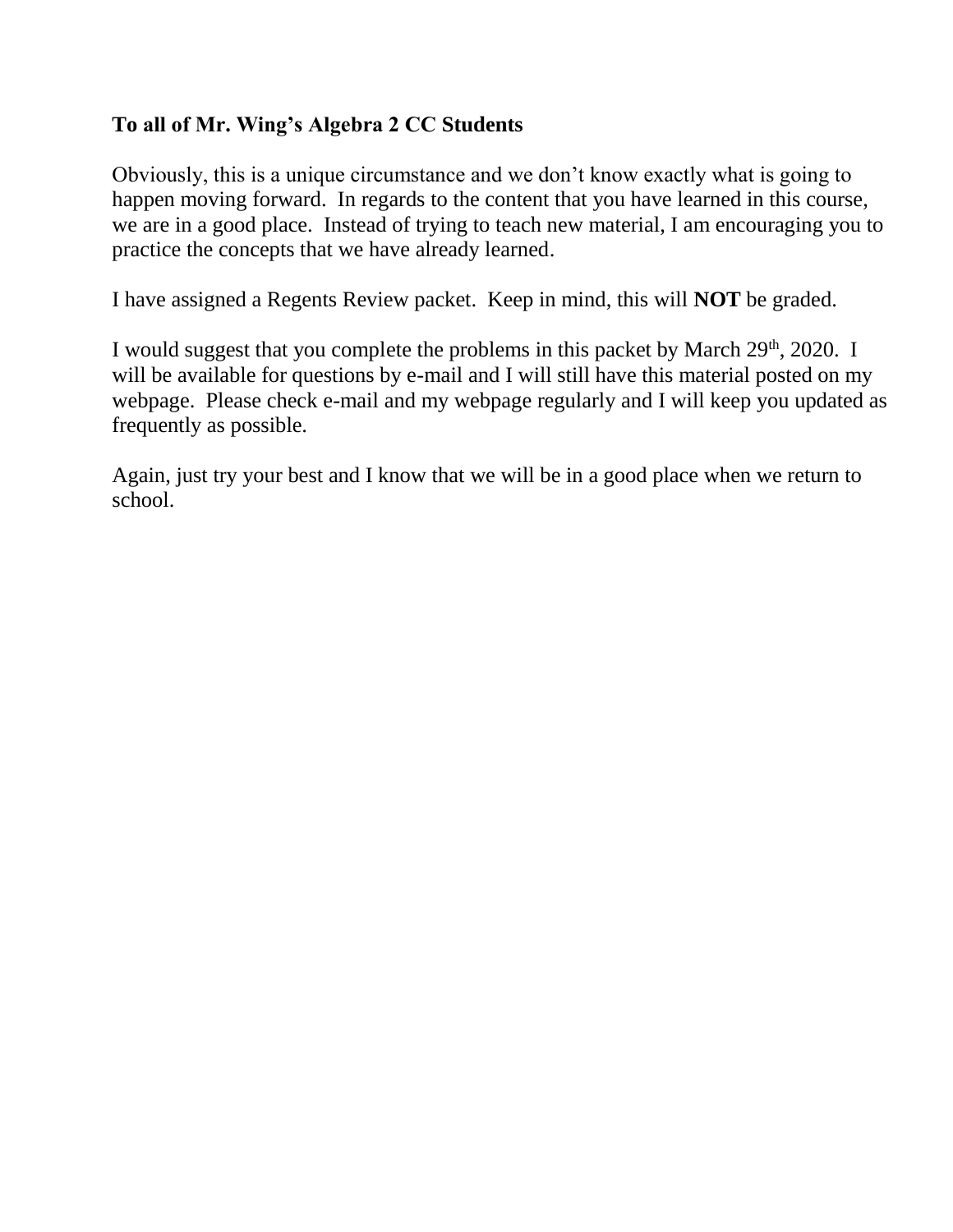**Mr. Wing**

Algebra 2 CC Regents Review Name

1.) Given *i* is the imaginary unit,  $(2 - yi)^2$  in simplest form is

2.) **Solve algebraically for**  $x$ **:**  $2x^2 + 3x + 2 = 0$ 

3.) Sally's high school is planning their spring musical. The revenue, *R*, generated can be determined by the function  $R(t) = -33t^2 + 360t$ , where *t* represents the price of a ticket. The production cost, *C*, of the musical is represented by the function  $C(t) = 700 + 5t$ .

What is the highest ticket price, *to the nearest dollar*, they can charge in order to *not* lose money on the event?

(a)  $t = 3$ (b)  $t = 5$  (c)  $t = 8$  (d)  $t = 11$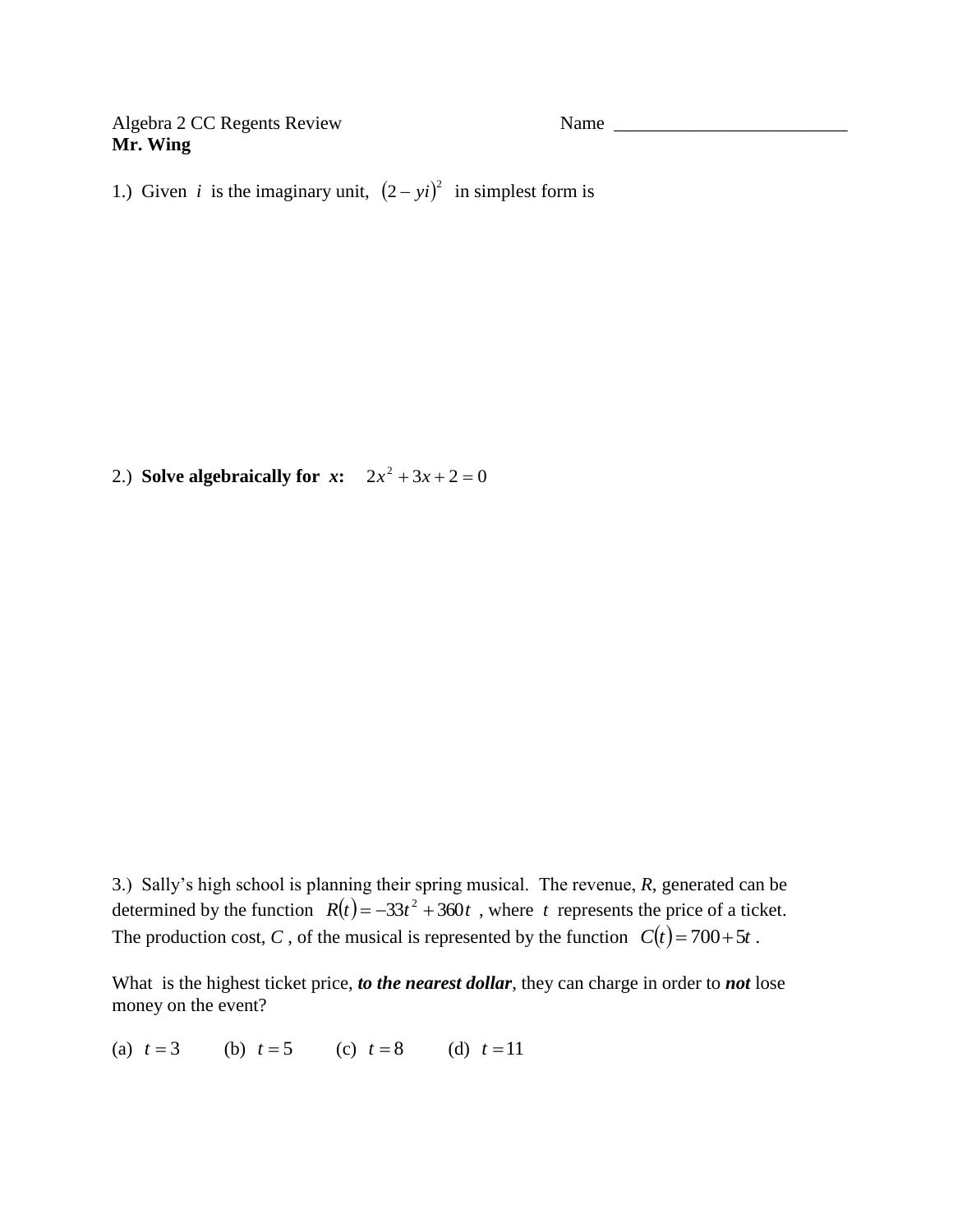

4.) Which equation represents the set of points equidistant from line *l* and point *R* shown on the graph below.

6.) Biologists are studying a new bacterium. They create a culture of 100 of the bacteria and anticipate that the number of bacteria will **double** every 30 hours. Write an equation for the number of bacteria, *B*, in terms of the number of hours, *t* , since the experiment began.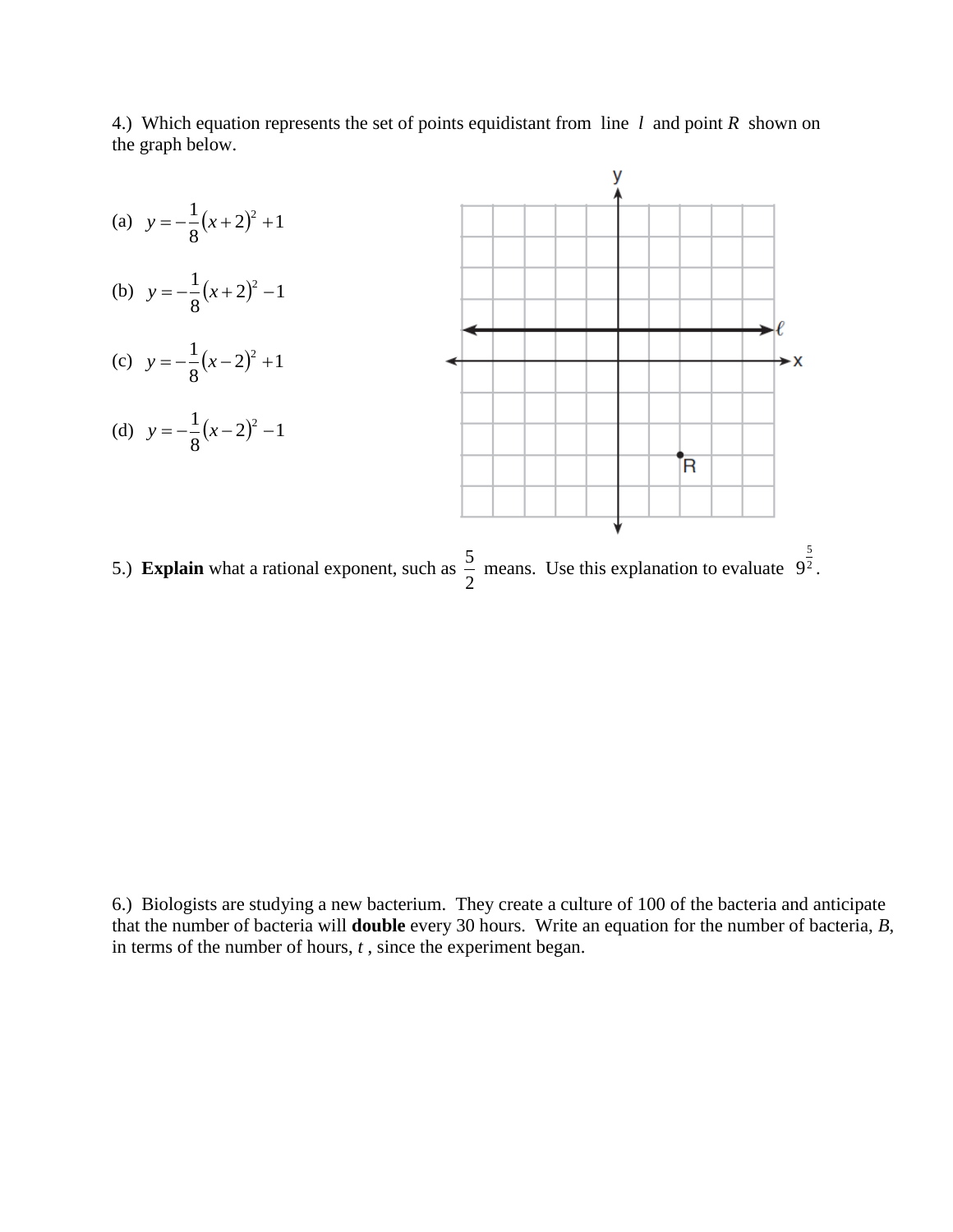7.) **Solve algebraically for**  $x$ **:**  $x = \sqrt{3x+40}$ 

8.) Find the **inverse** of the function:  $y = 4x + 5$ 

9.) Given 
$$
x \neq -2
$$
, the expression 
$$
\frac{2x^2 + 5x + 8}{x + 2}
$$
 is equivalent to

(a) 
$$
2x^2 + \frac{9}{x+2}
$$
 (c)  $2x+1+\frac{6}{x+2}$ 

(b) 
$$
2x + \frac{7}{x+2}
$$
 (d)  $2x+9-\frac{10}{x+2}$